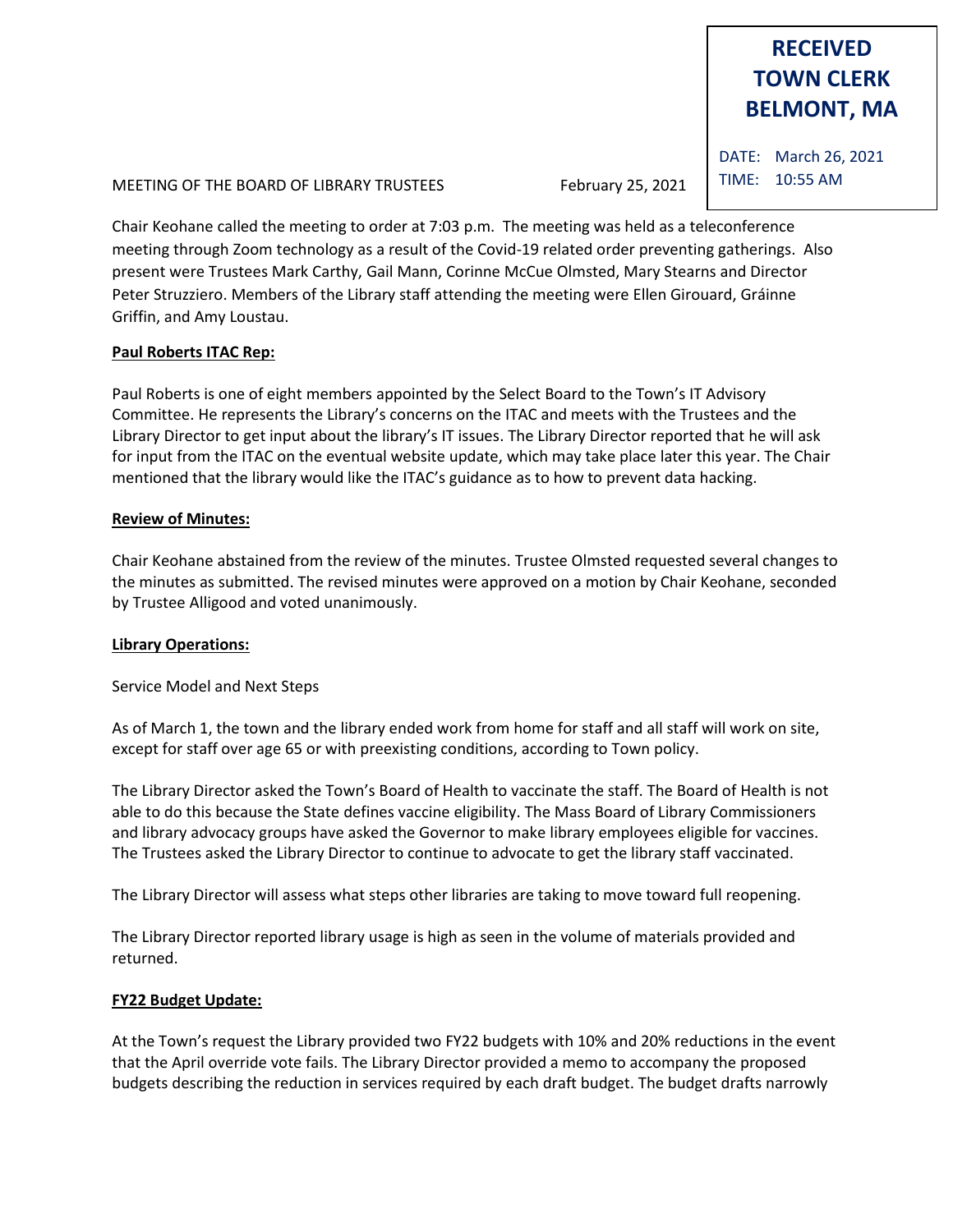maintain the funding level (<1%) necessary to meet the state Municipal Appropriations Requirement (MAR) for state funding

#### **Discussion of the Future Building Project:**

The Belmont Library Foundation (BLF) is in a quiet phase. Some capital fundraising is going on. The BLF plans to ask for the Trustees' view of the library building project. Trustee Mann suggested that the Trustees discuss the building project at a future dedicated meeting after the override vote. The Chair will contact the Select Board to discuss the timing of the future of library.

## **Update from MBLC:**

The MBLC has 17 projects on the waiting list in anticipation of the legislature issuing bonding to fund them.

The MBLC does not expect to announce a new grant until the end of the 2020's for projects to be conducted in the 2030's. The next round will have a different format. The MBLC will participate in the planning stage through the funding of a new building.

#### **Friends/Foundation Update:**

The Friends of the Belmont Public Library are developing a long-range public relations program around the new building emphasizing everything that will be available to users. They are also working on new ideas for fund raising.

The Library Director is working with the Friends to document citizen testimonials about the library.

#### **School Committee Update:**

Trustee Olmsted reported a Return to School Working Group has been convened.

#### **Key Topics:**

#### Teen Board Member

The Trustees discussed this topic and will follow up at the April Trustees' meeting. The Library has a Teen Advisory Board in place. It was noted that the School Committee has two teen advisors providing their perspective.

#### **Trustee Review of Policies:**

Exhibit & Display Policy

The Library Director has asked his department heads to review this policy. This policy will be discussed and voted on at the March Trustees meeting.

## **Director's Report:**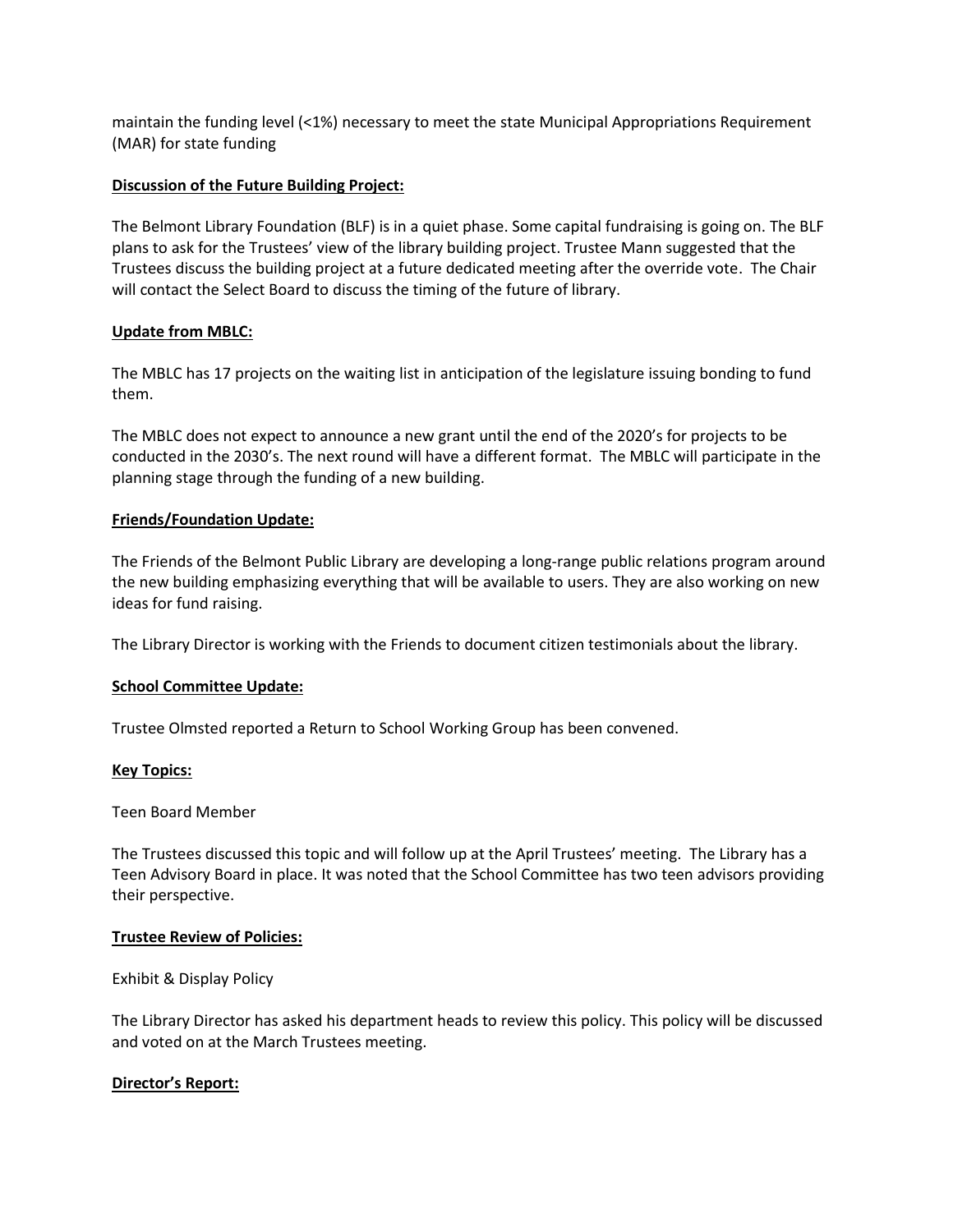#### Building Maintenance Issues

The Library Director reported there have been several serious maintenance issues at the library recently involving the HVAC system (original equipment) and the electrical service. The HVAC system had burst pipes and failing pumps. Replacement parts are no longer available for the 1964 HVAC system. Technicians are hoping to fabricate replacement parts.

The library had to install 25 air purifiers and space heaters which may have overloaded the electrical systems. The electrical systems shorted and tripped breakers.

## Library Programs

"Better Through Books – A Community Read." Community Read Flyers have been distributed. and the library is receiving considerable support for the Community Read from its sponsors.

The "Cook's Corner" program, held in collaboration with the Beech Street Center, has had several guest cooks including members of the select board and Jennifer Struzziero with her husband (our Library Director).

In coordination with the Newton Public Library, the library hosted a talk by a Pulitzer Prize winner, Frederik Logervall, author of "Embers of War" as well as a new book, "JFK: Coming of Age in the American Century, 1917-1956."

The Library's launched its first ever Winter Reading program with 122 participants.

#### **Minuteman Library Network**

The Minuteman Library Network has 42 participating libraries allowing reciprocal borrowing. Olin College of Engineering has recently joined the Minuteman network which allows increased access to engineering books.

The Library Director is a member of the Network's 9 person Executive Board and has an 3 year term.

The Minuteman Library Network provides Belmont access to >6M items, 1.5 M of which are unique copies of items.

The Belmont Public Library is a net borrower from the Minuteman Library network. In FY 20 the BPL lent 34K items and received 46K items. In FY 19 Belmont lent 48K items and received 64K items.

Trustee meetings will be held on April 15 and May 20.

## **Next Meeting – March 25, 2021, 7:00 pm Via Zoom**

#### **Adjourn:**

Chair Keohane moved to adjourn the meeting and Trustee Alligood seconded the motion. The meeting adjourned at 9:19 p.m.